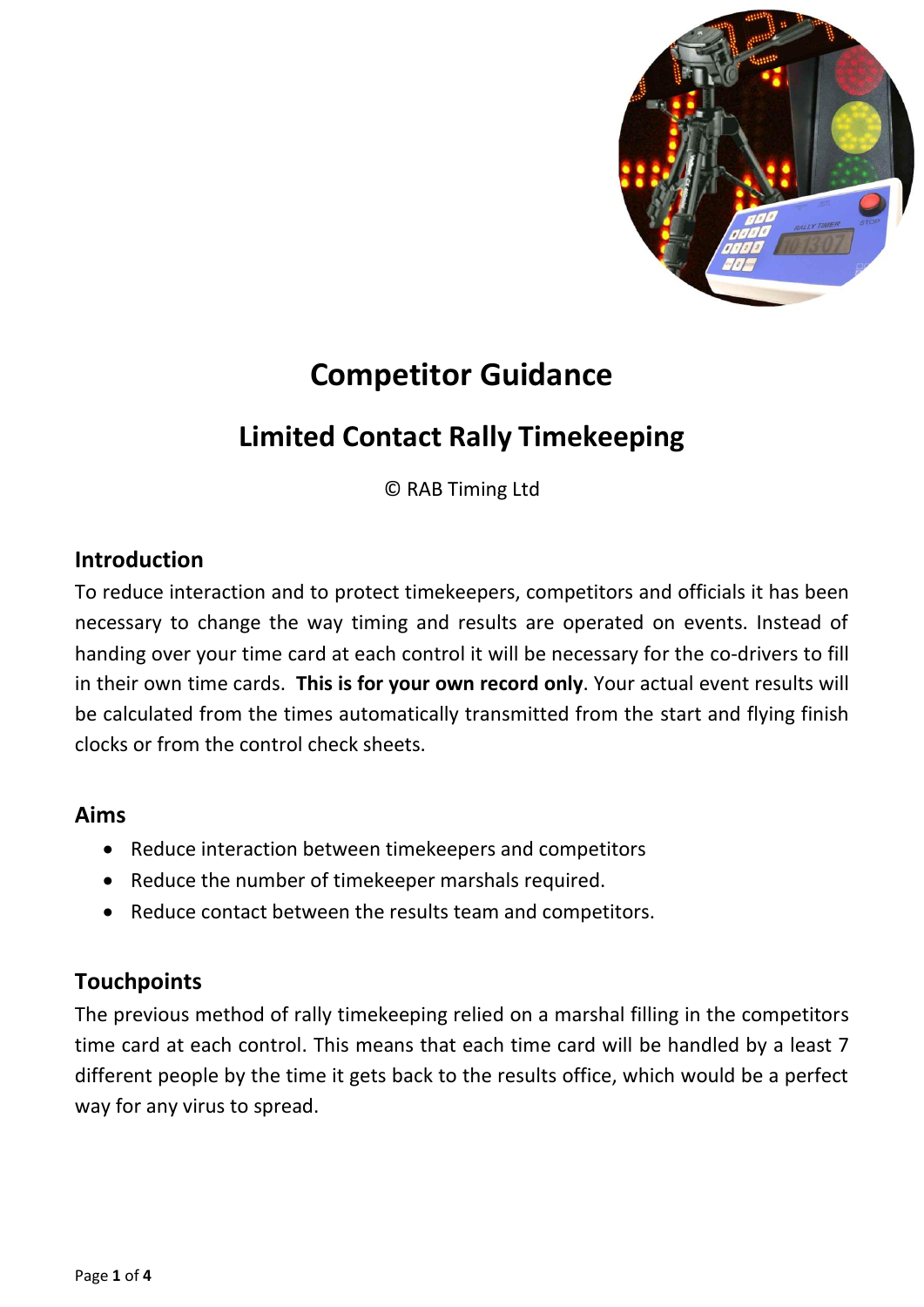## **Limited Contact Rally Timekeeping**

The following is a walkthrough of each control:

# **MTC / ATC**

A large 'time of day' display will show a running clock as the competitor arrives.

The marshal will stop the clock and enter your vehicle number when the car reaches the Red control board.



If you are unable to reach the Red board because of a queue, stay in your vehicle, it will be dealt with once you get to the red board.

The marshal will not be able to wander down the line of waiting cars because the equipment is not easily moved.

The clock display will freeze and show just HH:MM:00

If this is not the time required because of some holdup on the stage, discuss with the marshal who can make an adjustment.

Write this time on your timecard.

**Note:** If you enter the control area (defined by the yellow board) early you will receive a penalty. R 30.2 (e)

## **Stage Start**

The stage start will have a time display as well as traffic light indicators. This may be a single unit or two separate displays.

If you are in a queue of cars you should be able to deduce and write down your start time before approaching the start based on the times given to the cars in front.



**On the 2022 Donington Rally all stages will start at 30 second intervals**.

A marshal will call the car forward to the correct start position (may be indicated by a stick). As you approach the start the display will show your start time. Quickly write this on your timecard.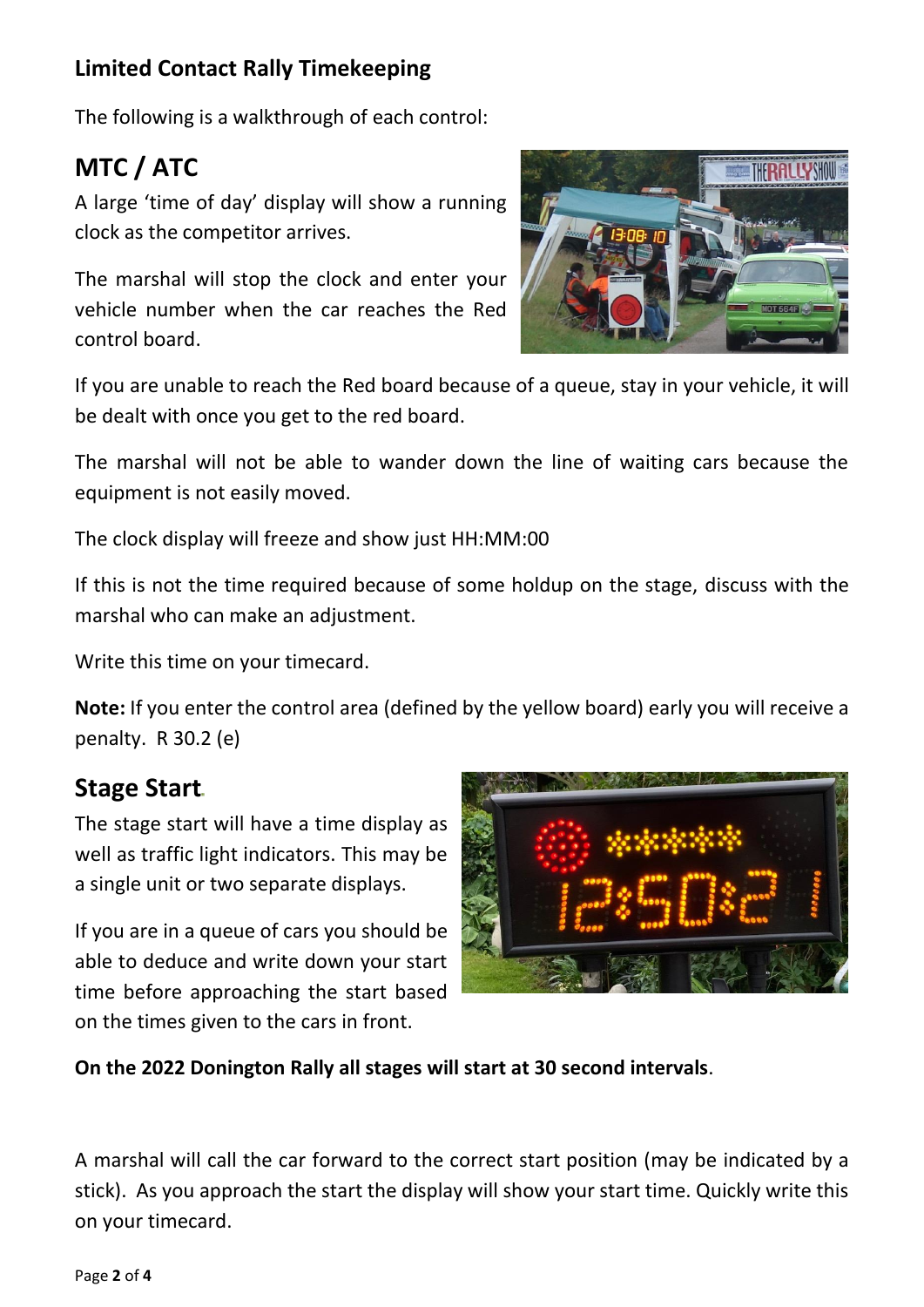#### **Stage Start** continued

|              | Initially the display will show dashes                   |
|--------------|----------------------------------------------------------|
|              | The RED will illuminate with 15 seconds to go            |
|              | Amber lights will come on at 10 seconds to go            |
|              | Red goes out with 5 seconds left                         |
|              | last 5 seconds counted down on the amber LED's           |
| <b>ANGEL</b> | The green light comes on when time to GO.<br>(12:57:30). |

## **Timing starts when the green light is shown, irrespective of if the crew are ready to start!**

**Note:** There is a timing beam that will automatically confirm if you made a Jump Start.